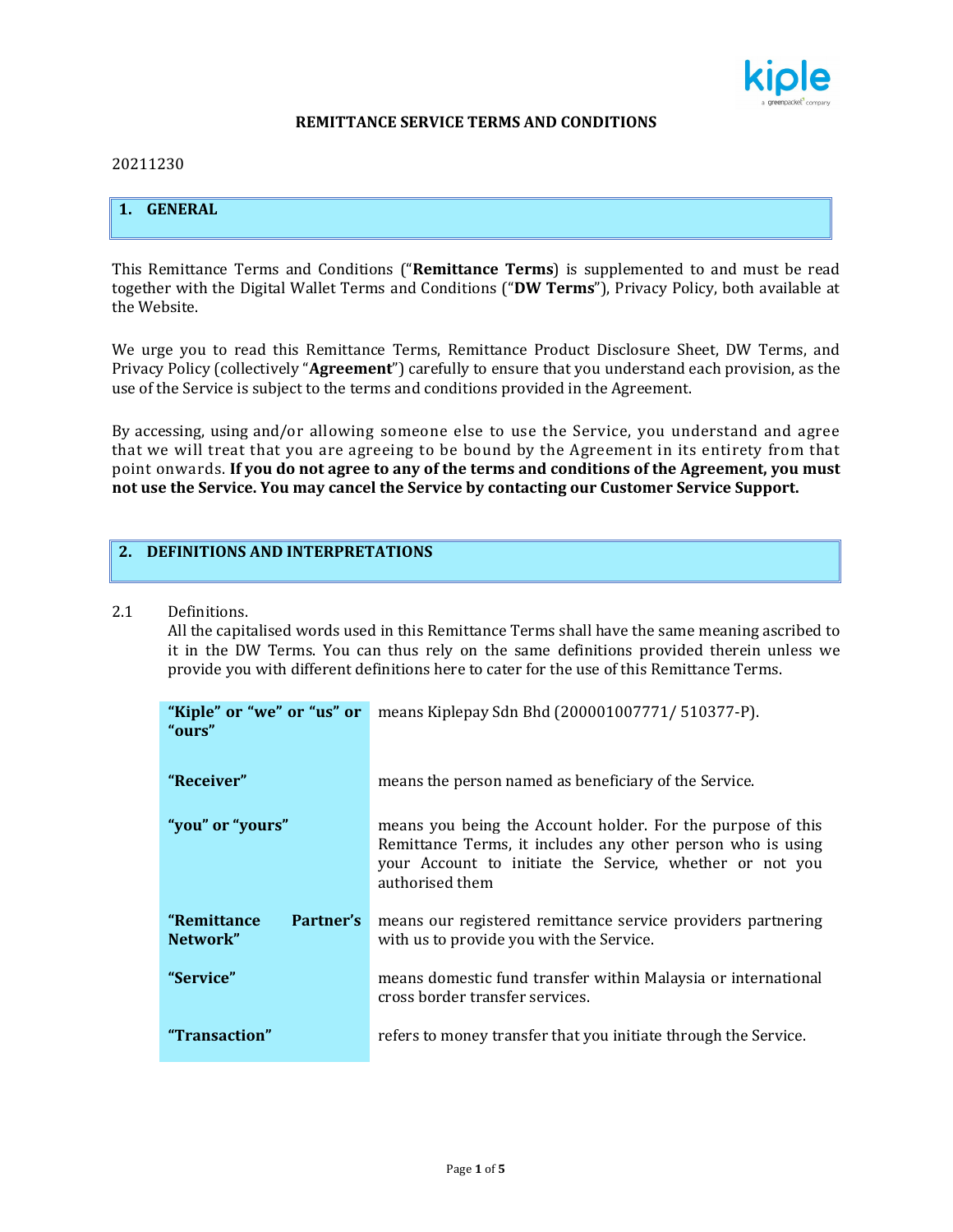

### **3. ELIGIBILITY**

3.1 The Service is only available for those who are aged eighteen (18) years and above, who are Malaysian citizens or Malaysian permanent resident or foreigner legitimately residing or gainfully employed pursuant to a valid working visa and with a valid mailing address in Malaysia. If you are below 18 years or are not a Malaysian citizen, Malaysian permanent resident or foreigner legitimately residing or gainfully employed pursuant to a valid working visa and with a valid mailing address in Malaysia, you are not eligible for the Service.

# **4. THE SERVICE**

- 4.1 The Service offers money transfer services nationally and internationally through the Remittance Partner's Network. You are required to have an Account with us before you can use the Service. Please read the DW Terms.
- 4.2 You may use the Service to send money transfers to family and friends. Using the Service for commercial purpose is prohibited. In addition to that, you should not use the Service to send money to anyone you do not know personally to avoid illegal activity or being scammed, or to receive money transfer from anyone you do not know personally to avoid any illegal activity.
- 4.3 The Service allows a Receiver to receive funds via the Receiver's bank account with a licensed local bank in the jurisdiction of the Receiver. The Receiver is required to prove his/her identity before receiving funds by presenting valid identification, transaction number, or any other supporting document. The release of funds to the Receiver is conditional upon satisfactory verification of the Receiver's identity. We are not liable nor responsible in the event the funds cannot be released to the Receiver.
- 4.4 You should not allow anyone to use your mobile phone to initiate any Service. Once a Transaction is requested through your Account, we shall deem and treat that you are initiating or have authorised such person to use your Account, whether you approved it or not. You are solely responsible for use of your Account by other users.
- 4.5 You acknowledge that the Service may not be available, in whole or in part, in certain region, country or jurisdiction.
- 4.6 We reserve the rights to set a limit and threshold for any Transaction.

## **5. CUSTOMER DUE DILIGENCE**

5.1 We are obliged under the applicable Law to help the Appropriate Authority fight the funding of terrorism and money laundering activities. In addition to the e-KYC we conducted when you open an Account with us, we are required to perform Customer Due Diligence ("CDD") to make sure that we prevent the commission of any offence under the applicable Law.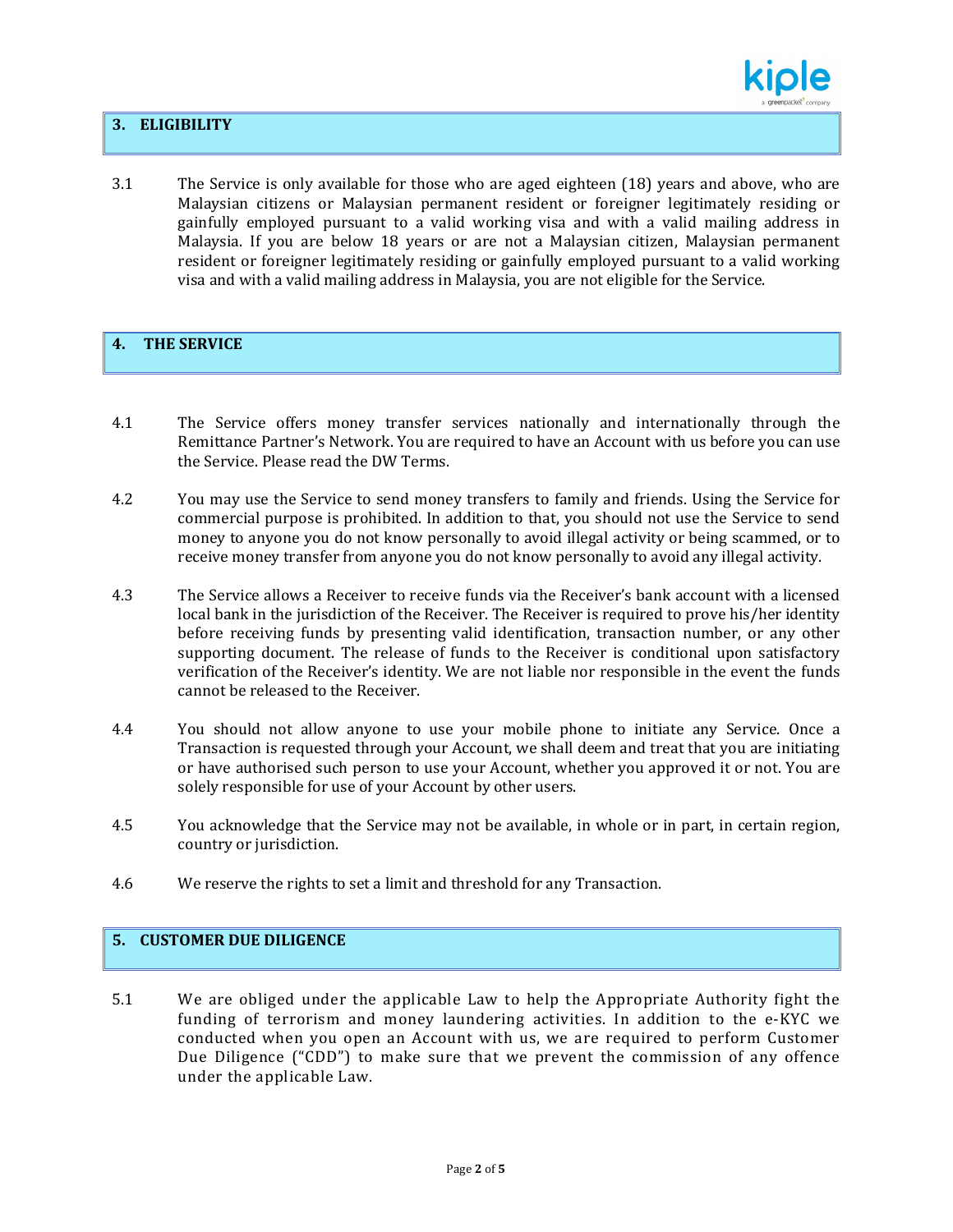

5.2 As such, when a Transaction is initiated, we may ask for additional Personal Data, information, records, and documents relating to you, and/or the Receiver. You represent and warrant to us that the consent of such Receiver whose Personal Data, information, records, and documents you provided or disclosed to us has been obtained to allow us to process the same. We may also obtain from other sources, such as, US Treasury Department's Office of Foreign Assets Control, the European Union and the Monetary Authority of Singapore. If a potential match is identified, we may be required to suspend, revoke, and/or block the use of the Service, the Transaction and/or your Account, at any time without liability. We may be required to freeze any funds you receive and/or wish to send. This Clause is in addition to our rights set out in the DW Terms.

### **6. THE TRANSACTION**

- 6.1 You can only initiate the Service through the Mobile App. You are required to ensure you have sufficient Available Balance to request for the Service as well as to pay for the Fees and Charges.
- 6.2 When you initiate the Service, you are requesting us to process the Transaction, an offer which we may accept or reject at our sole and absolute discretion. We have no obligation towards you, a Receiver, or to any other third party. No transaction shall be deemed accepted, processed, or executed by us until we are satisfied of our ability to process such Transaction in compliance with the applicable Laws and offer such funds to the Receiver. When we decline such Transaction, we have no obligation to inform you unless there is a need to and we shall not be liable to you for declining such Transaction.
- 6.3 In general, we will act upon the request as soon as reasonably practicable. However, we make no representation nor warranty regarding the time needed to process the Transaction. The speed of the Service is subject to several factors, including but not limited to, the following:
	- (a) approval from our verification system;
	- (b) Available Balance in your Account;
	- (c) Receiver's country banking hours and banking system availability;
	- (d) difference in time zone;
	- (e) our Remittance Partner's Network availability;
	- (f) prohibition applicable in some countries;
	- (g) restrictions applicable in some countries; and/or
	- (h) any other reasons.

These factors are beyond our control and we shall not be held liable or responsible for such delay. You understand, acknowledge, and agree that by initiating the Service, you accept all risks associated with such Transaction, including funds you sent were lost, destroyed, delayed, misdirected, improperly credited, not processed, or not received by the Receiver or Receiver bank due to no fault of ours.

6.4 Please ensure that all information provided by you is correct and accurate before submitting a Transaction. You acknowledge and understand that if incorrect information is provided, funds may be disbursed to the wrong account or person other than that of the intended Receiver and may not be recovered. We are not responsible for detecting inaccuracies or such error made by you. If you encounter any issue, please contact our Customer Service Support.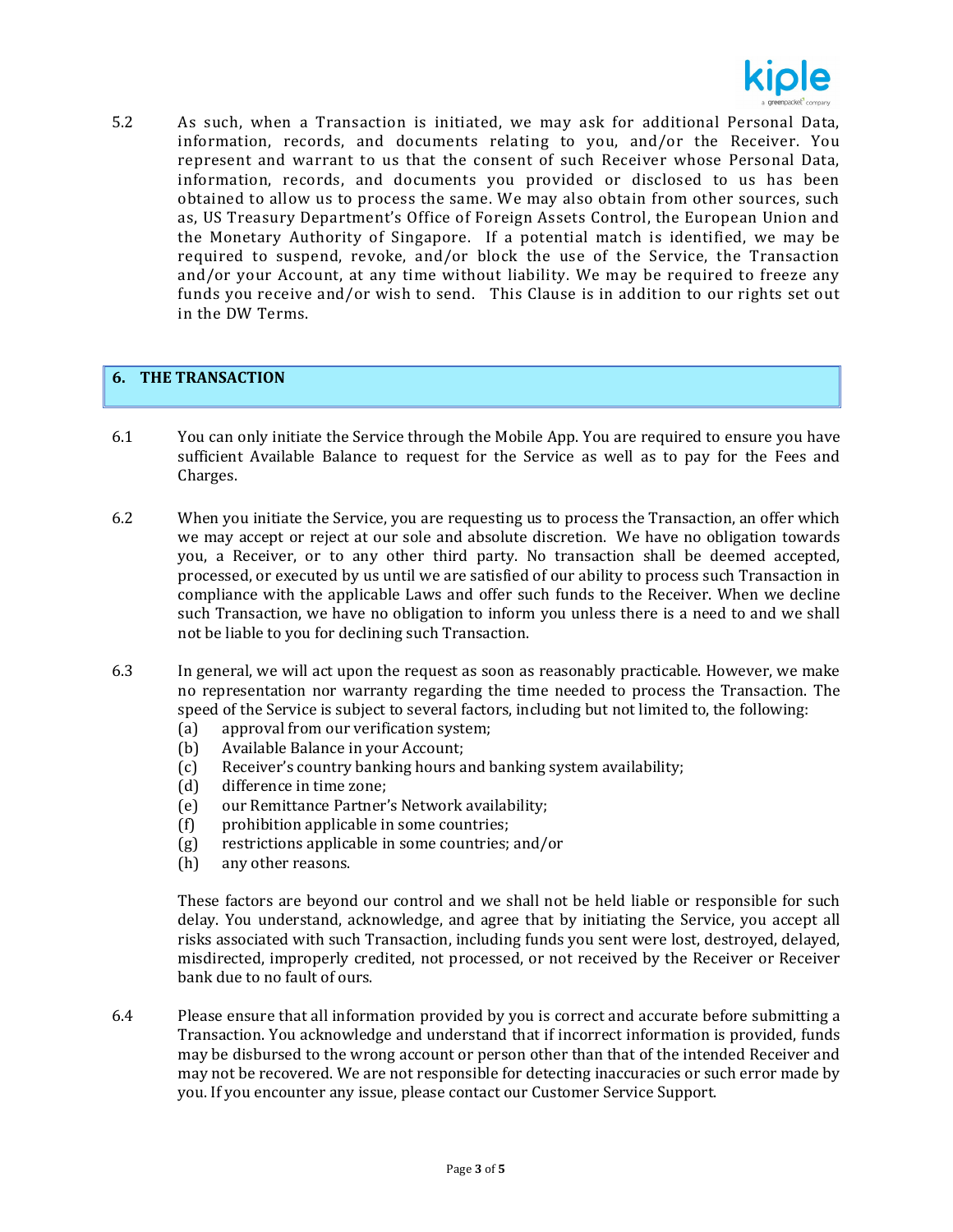

#### **7. AMENDMENT, CANCELLATION AND REFUND**

- 7.1 Once Transaction is confirmed, such Transaction cannot be amended, cancelled, or refunded without prior consent.
- 7.2 If you need to cancel any Transaction, please contact our Customer Service Support. We can only consider cancellation and refund on a case-to-case basis, and it is dependent upon whether or not the Transaction has been executed by us and/or by the Remittance Partner's Network. Fees and Charges may apply for cancellation. If you have any queries, please contact Customer Service Support.
- 7.3 Refund shall not be allowed and all funds in your Account shall be withheld by us if:
	- (a) you use the Service in breach of the DW Terms and/or the Remittance Terms;
	- (b) the you and/or Receiver are found to be from a sanctioned or high risk countries, where you and/or the Receiver have been blacklisted by our Remittance Partner's Network, any financial institutions, licensed banks, e-money issuers or remittance service providers in Malaysia or abroad,
	- (c) if you and/or Receiver are included in our own internal lists and the relevant money laundering and terrorism financing information sources, as well as global lists or databases provided by local or foreign authorities (including but not limited to Bank Negara Malaysia), the United Nations Security Council Resolutions (UNSCR), Office of Foreign Assets Control (OFAC), Specially Designated Nationals (SDN), politically exposed persons (PEP), relatives or close associates of PEPs (RCA),
	- (d) where you (or your Beneficiary) are included under any lists or databases as provided or recommended by the Financial Action Task Force (FATF) and/or such other lists as may be issued from time to time by the relevant government agencies,
	- (e) there is reasonable suspicion of fraudulent, and/or any illegal activity;
	- (f) if you fail to cooperate with any investigation and/or enquiry conducted and/or carried by the Appropriate Authority, in respect of any suspected violation or violation of any Law; or
	- (g) if we receive any order, instruction, notice and/or directive from any Appropriate Authority to do so.

# **8. FEES AND CHARGES**

- 8.1 For each Transaction, you are required to pay certain Fees and Charges which is due at the time you submit the Transaction. To pay for such Fees and Charges, you authorised us to access, charge or debit funds from your Available Balance. The specific amount of Fees and Charges you are required to pay will be indicated in "Send Money" field in the Mobile App. Additional fees may apply when you submit a Transaction that results in non-sufficient fund or chargeback. You agree to reimburse us for any Fees and Charges incurred. We will charge or debit funds from your Available Balance as and when it becomes available.
- 8.2 While we are committed to providing a transparent service at all times, there may be some costs which we may be unaware of that the Receiver or you may incur as a result of using the Service. Such cost and expenses may include local tax and charges payable in the destination